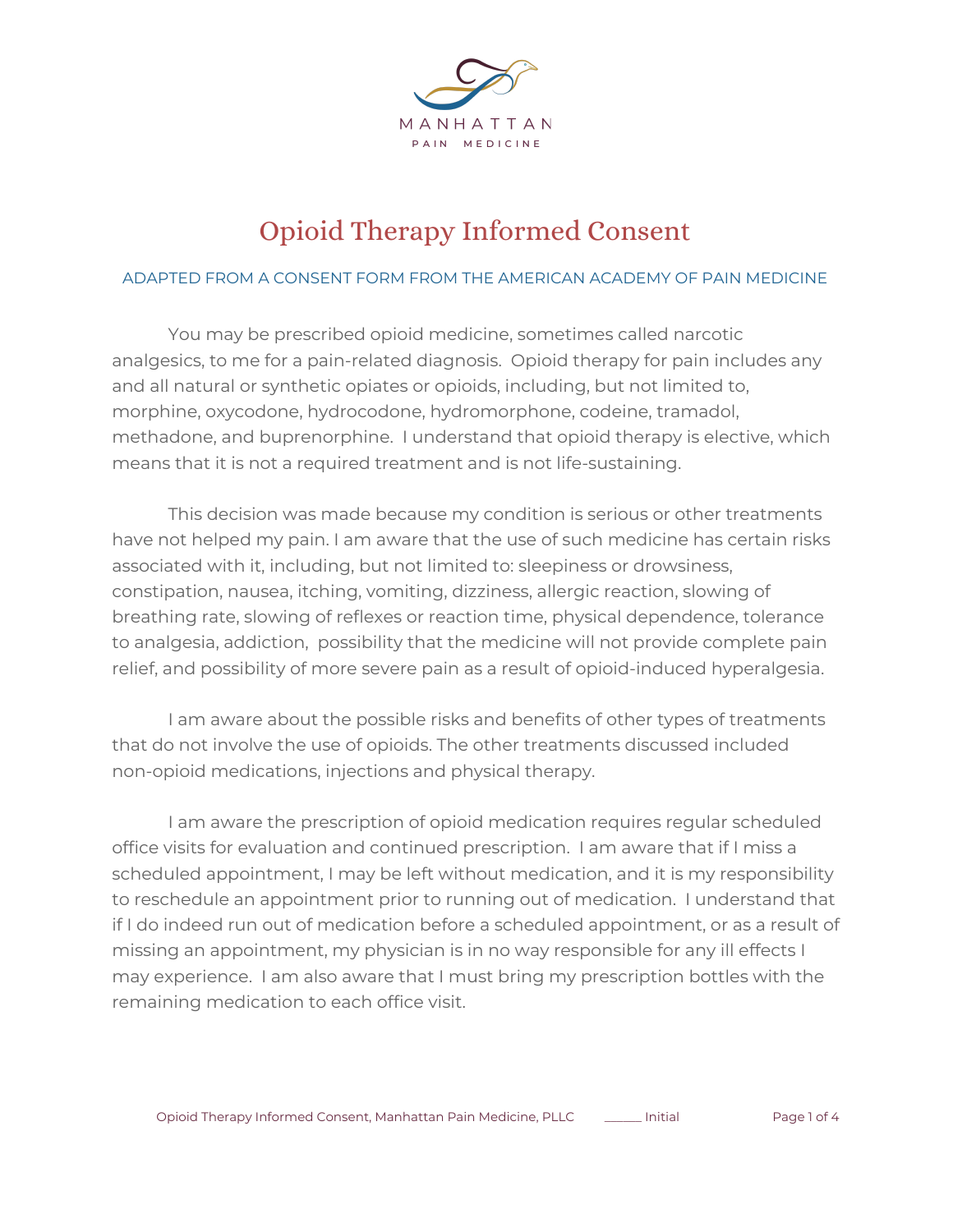

I am aware that combining my pain medication with certain other prescribed or non-prescribed medications, drugs or substances may affect the way my body processes the pain medication. I will tell my doctor about all other medicines and treatments that I am receiving or taking on my own without physician supervision. I am aware that my physician will randomly check my urine for the presence of the prescribed medication as well as any other substances, and I will be responsible for the cost of this testing. I am aware that if the drug testing is not consistent with my prescription, or if other controlled substances are being prescribed by another provider without my physician's prior knowledge, opioids will not be prescribed and I may be immediately discharged from the practice.

I am aware that alcohol, when combined with opioids, may be lethal. I agree to not drink alcohol while taking opioid pain medicine.

I will not be involved in any activity that may be dangerous to me or someone else if I feel drowsy or am not thinking clearly. I am aware that even if I do not notice it, my reflexes and reaction time might still be slowed. Such activities include, but are not limited to: using heavy equipment or a motor vehicle, working in unprotected heights or being responsible for another individual who is unable to care for himself or herself.

I am aware that certain other medicines such as nalbuphine (Nubain™), pentazocine (Talwin™), buprenorphine (Buprenex<sup>™</sup> or Suboxone<sup>™</sup>), and butorphanol (Stadol™), may reverse the action of the medicine I am using for pain control. Taking any of these other medicines while I am taking my pain medicines can cause symptoms like a bad flu, called a withdrawal syndrome. I agree not to take any of these medicines and to tell any other doctors that I am taking an opioid as my pain medicine and cannot take any of the medicines listed above.

I am aware that addiction is defined as the use of a medicine, drug or substance even if it causes harm, having cravings for a drug, feeling the need to use a drug, prioritizing the need to acquire the drug over other essential daily activities, and a decreased quality of life. I am aware that I may become addicted to my pain medicine. I am aware that the development of addiction has been reported in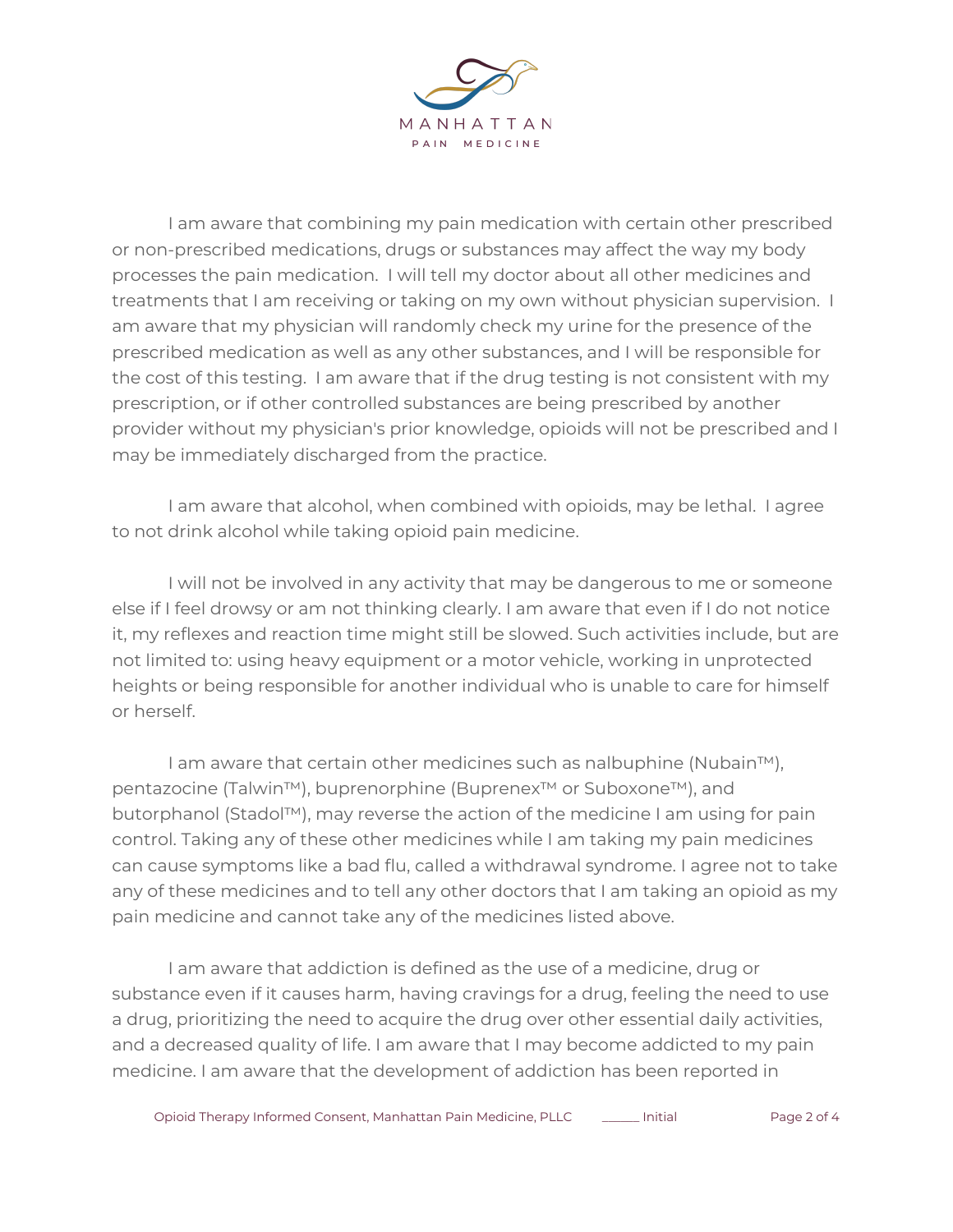

medical journals and is much more common in a person who has a family or personal history of addiction. I agree to tell my doctor my complete and honest personal drug history and that of my family to the best of my knowledge. I also agree to tell my doctor if I feel that I am becoming addicted to the medication.

I understand that physical dependence is a normal, expected result of using these medicines for a long time. I understand that physical dependence is not the same as addiction. I am aware physical dependence means that if my pain medicine use is markedly decreased, stopped or reversed by some of the agents mentioned above, I will experience a withdrawal syndrome. This means I may have any or all of the following: runny nose, yawning, large pupils, goosebumps, abdominal pain and cramping, diarrhea, irritability, aches throughout my body and a flu-like feeling. I am aware that opioid withdrawal is uncomfortable and may be life threatening for some individuals. I agree to contact my physician if I feel any of these symptoms.

I am aware that tolerance to analgesia means that I may require more medicine to get the same amount of pain relief. I am aware that tolerance to analgesia does not seem to be a big problem for most patients with chronic pain, however, it has been seen and may occur to me. If it occurs, increasing doses may not always help and may cause unacceptable side effects. I am aware that if I develop tolerance, or if the pain relief is inadequate (as determined by no improvement in physical function), this will be considered a therapeutic failure, or failure of the medication as a treatment for my condition, and my doctor may wean and discontinue opioid therapy and choose another form of treatment.

(MALES ONLY) I am aware that chronic opioid use has been associated with low testosterone levels in males. This may affect my mood, stamina, sexual desire and physical and sexual performance. I understand that my doctor may check my blood to see if my testosterone level is normal.

(FEMALES ONLY) If I plan to become pregnant or believe that I have become pregnant while taking this pain medicine, I will immediately call my obstetric doctor and this office to inform them. I am aware that, should I carry a baby to delivery while taking these medicines, the baby will be physically dependent upon opioids. I